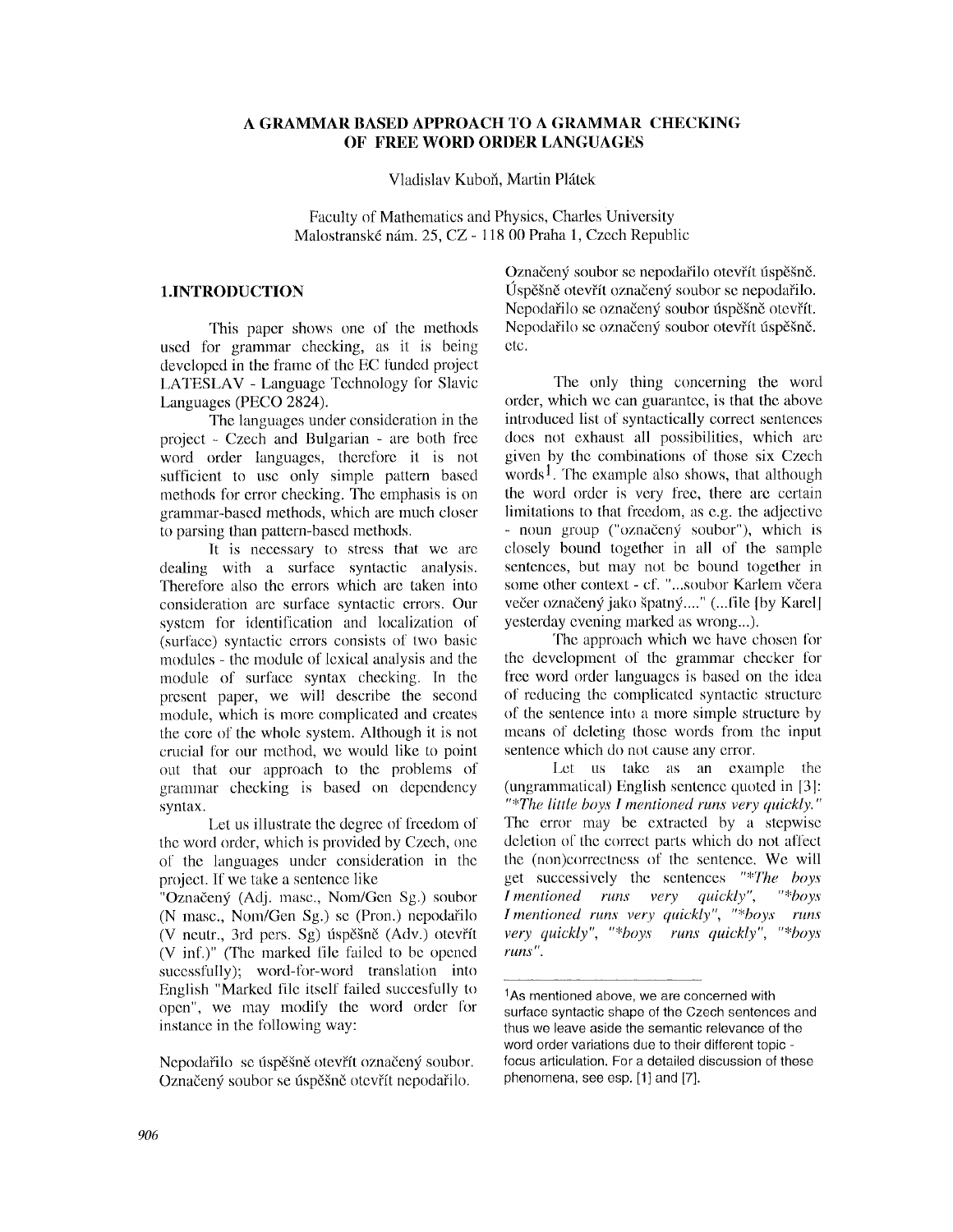The example shows that it is useful to use a model which is able to deal with deletions in a natural way. We use the nondeterministic list automata (NLA); a list automaton works with a (doubly linked) list of *items* rather than with a tape. The version of the NLA which is used in our project is described briefly in the tollowing sections.

#### **2.ERROR CHECKING AUTOMATON**

The core module of our system is the Error: Checking Module. It recognizes grammatical correctness of a given portion of text, or, in other words, it distinguishes the grammatically correct and grammatically incorrect subsequences (not necessarily continuous) of lexical elements in the input text.

The input of the Error Checking Module (ECM) consists of the results of the morphological and lexical analysis. The exact form of the input elements is thoroughly described in  $[5]$ . For the purpose of this paper it is only necessary to say that the data, representing one lexical element, are contained in one complex feature structure. The attributes are divided into two groups, input and output attributes. The ECM tries to reduce the input sequence by means of deleting some symbols. The deleted symbols are stored. They create the history of simplifications of the input text.

The whole process is nondeterministic -if there are more variants how to delete the symbols, all of them are sooner or later taken into account.

For the purpose of the grammar checker, we use a slightly modified version of NI,A, called Error Checking Automaton (ECA). ECA has a two-level storage, with a two-way linear list on each level composed of data items  $(fields, cells)$ . In the list there are two distinguished items: one at the leflmost end and the other at the rightmost end of the list. These items are called sentinels.

The first level represents the input and the working storage of ECA, the other one ECA's output. ECA has a finite state control unit with one head moving on a linear (doubly linked) list of items. In each moment the head is connected with one particular cell of the list ("the head looks at the visited field"). The actions of the working head are delimited by the

following four types of basic operations which the head may perform on the list: MOVE, DELETE, INSERT, and RESTART. The operations of the type MOVE ensure the bi-directional motion of the head on the list. The I)ELETE operations delete the input field in the input level. The INSERT operations add a field with a symbol to the output level, more exactly: to the close neighborhood of the visited field. The RESTART operation transfers ECA from the current configuration to the (re)start configuration, i.e. to the configuration in which ECA is in the initial (unique) state.

The processing of the ECA is controlled by rules, written in a formalism called DABG (Deletion Automata Based Grammar), which was developed especially for the project I,ATESLAV. It is described in detail in 151. The theoretical background for erasing automata of the above described kind can be found in  $[6]$  and 121.

The ECM is logically composed of the following three components:

(a) list automaton  $P$  of the type ECA;

(b) list automaton N of the type ECA;

(c) control module C.

## **2.1. The automaton P**

The automaton works in cycles between (re)starts. The function of the automaton  $P$  is to apply one rule of the control grammar to the input during one cycle. That means to decide nondeterministically which finite subsequence of the text in the input level of the list is correct according to one rule of the control grammar, and to delete this part from the input level. After: that it continues the work in the next cycle.

This means that if the input text is error free, the automaton  $P$  gradually repeats cycles and deletes (in at least one branch of its tree of computations) all the input elements (except for the sentinels).

The automaton **P** accepts the input sequence, if the computation of  $\tilde{P}$  finishes by deleting all the items (except for the sentinels) from the input level of the list.

Notation:

 $L(P)$  is a set of strings accepted by  $P$ .  $rs(P,w) = \{w_1, \text{ where } w_1 \text{ is a word,}$ which is a result of one cycle performed on the word w by the automaton  $P$  }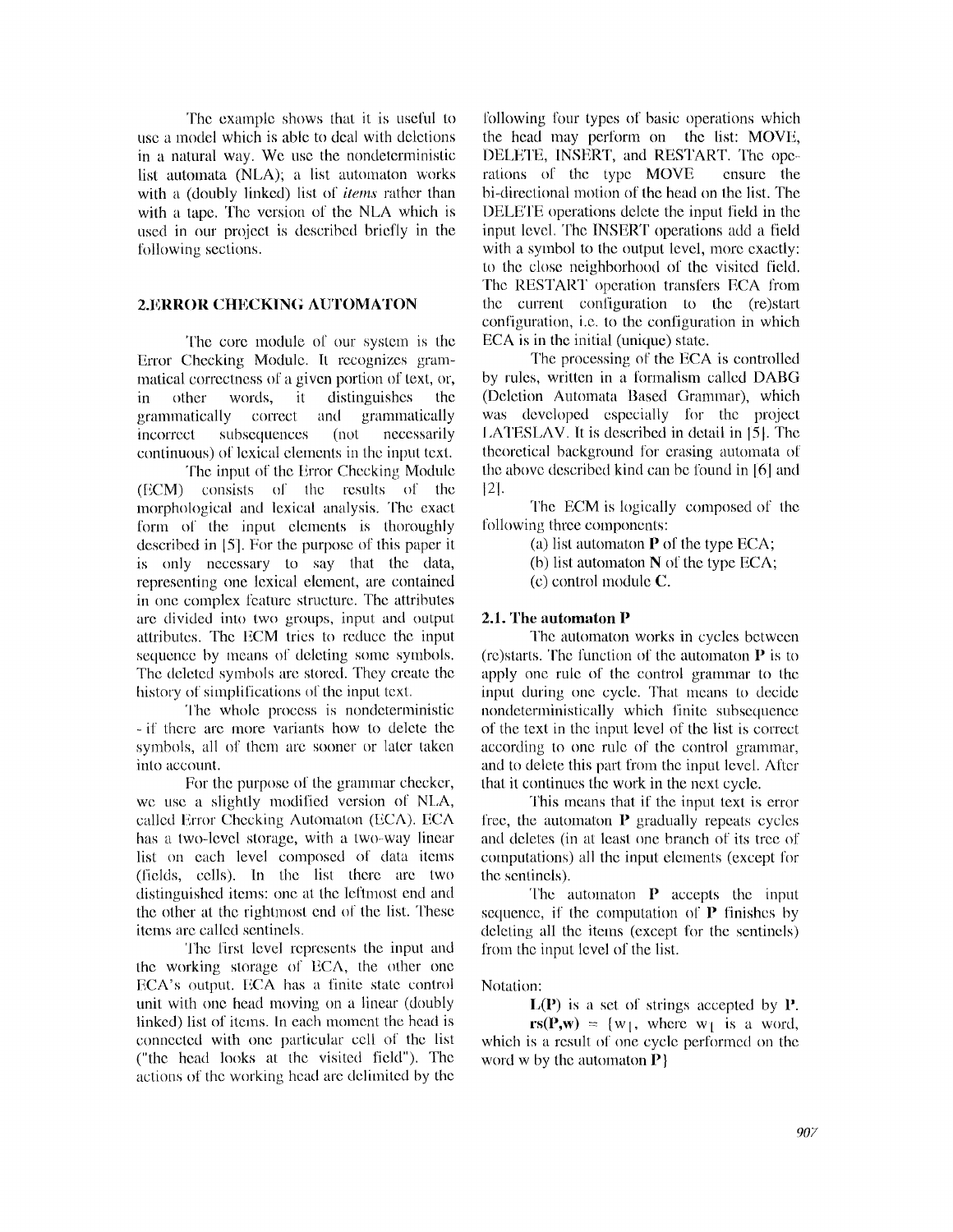We can see that the following two facts hold, due to the restarting nature of computations of P:

**Fact 1:** Let  $w$  be a word from  $L(P)$ , then  $rs(P,w) \cap L(P) \neq \emptyset$ .

**Fact 2:** If w is not a word from  $L(P)$ , then  $rs(P,w) \cap L(P) = \emptyset$ .

Two basic principles how to formulate rules for the automaton P for a given natural language L follow from the above mentioned facts:

1) P contains only those (deleting) rules, for which there exists a sentence in L which will remain syntactically correct after the application of the rule.

2) There may not be a syntactically incorrect sequence of words from L which would be changed to a syntactically correct sentence of L by means of the application of a rule from  $P$ .

**Strong rules** (S-rules) are the rules which meet the following requirement:

3) Any application of a rule will keep both correctness and incorrectness of the input sequence.

Clearly the S-rules meet also the requirements 1) and 2).

The subautomaton of **P**, which uses S-rules only, is called  $P_s$ .

One cycle (one compound step) of an automaton  $P$  (or  $P_s$ ) can be described from the technical point of view as follows:

First, the automaton searches through the input level for the place where there is a possibility to apply one of the deleting rules to the input level of the automaton. In the positive case the deleting rule is applied and  $P$  (or  $P_s$ ) returns to the initial configuration (restarts).

#### **2.2. The automaton N**

The task of the automaton  $N$  is to find in the input text a minimal limited error, to make a correction of it (cf. the following definition). In

one compound step the automaton  $N$  performs (nondeterministically) the following actions:

First, similarly as the automaton P, N locates the place where to apply a rule of its control grammar to the input level. Then it checks whether there is an error in the close neighborhood of that place. In the positive case it marks the occurrence of the error at the output level of the list and corrects the input level of the list by deleting some items from the environment of the current position of the head.

**Definition:** The **limited error** is a string  $z$ , for which there are no  $y$ , w such that the string yzw is a (grammatically) correct sentence (of a given language  $L$ ). If  $z$  can be written in the form of

# $z = v_0 u_1 v_1 u_2 v_2 ... u_k v_k$

and there are also strings s,r such that **SU1U2... ukr** is a grammatically correct sentence,  $\mathbf{u} = \mathbf{u}_1 \mathbf{u}_2 \dots \mathbf{u}_k$  is called a correction of Z.

A minimal limited error is a string z, which is a limited error and there is no possibility how to shorten z from either side preserving the property of being a limited error for z.

#### **2.3. The control module C**

The C module is a control submodule of the entire ECM module. At the beginning of the operation of ECM, the C module calls the automaton P, which works as long as it is possible to shorten the input level list by deleting its items. As soon as the automaton P cannot shorten the list in the input level any more and the input level does not contain only the sentinels, C calls the module N. This automaton removes one error from the input level, makes an error mark and transfers the control back to the C module, which invokes the automaton P again. Thus, the submodule C repeatedly invokes the automata P and N (switching between them) as long as they are able to shorten the sequence of input elements. ff there are more possibilities at a certain moment of computation, the automaton P chooses only one of them, C stores the other into the stack and it tries to apply another rule to the modified input. That means that C is searching the tree of possible computations depth-first.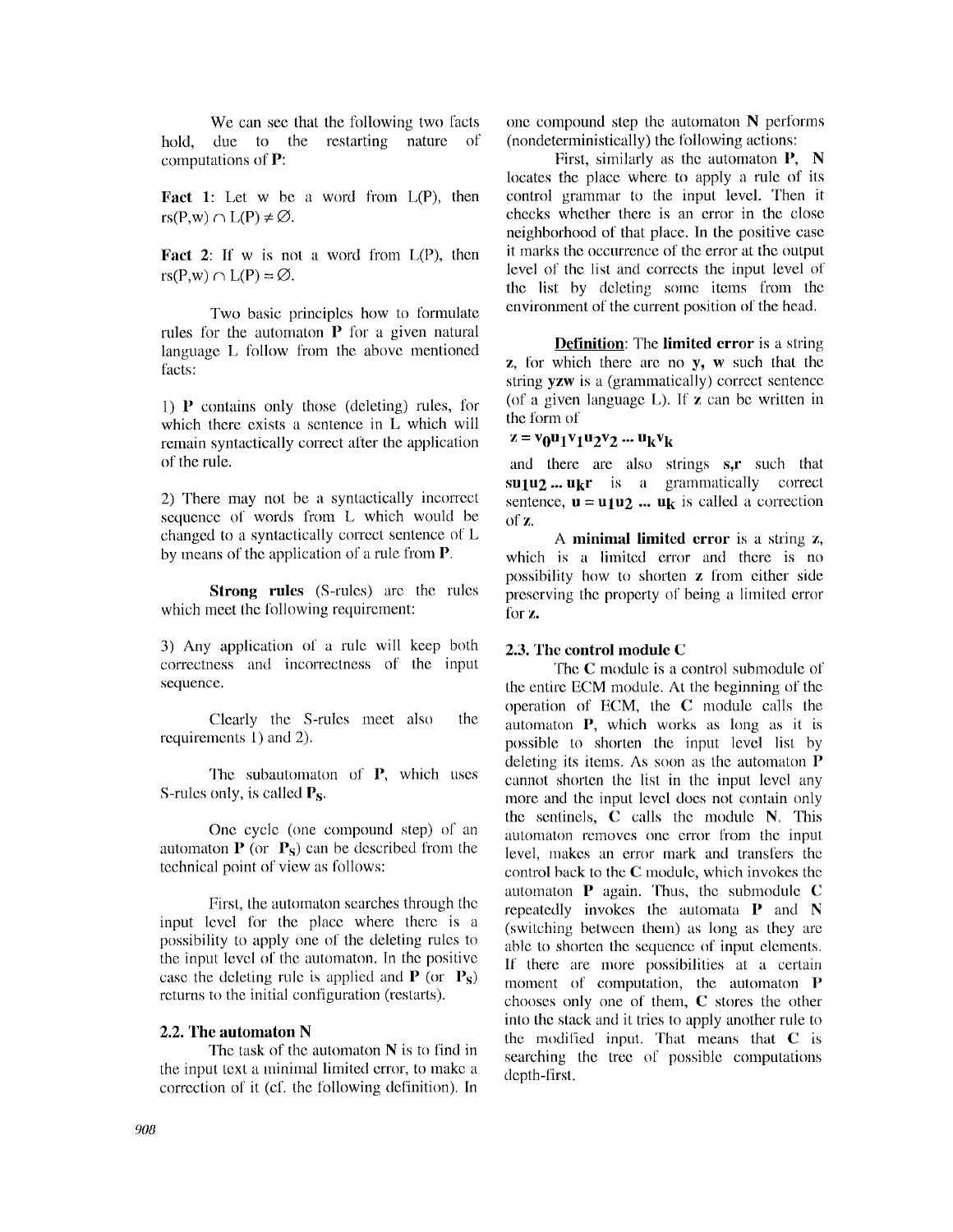In any stage of selection of rules for  $P$ and N there may be some input sentences, which contain either syntactically correct subsequences of words which cannot be handled by the rules of P, or syntactic errors which are not covered by the rules of  $N$ . In this case both automata stop and thc input level still contains a subsequence of input elements. Its contingent final emptying is ensured by lhe C module, which marks this fact at the output level. Then the C module transfers control to the next phase of the whole system.

At this point it is ncccssary to clarify, what kind of output structure is built by ECM. As we have already mentioned, our approach to the problem is oriented towards dependency synta $x^2$ .

All the rules of control grammar for  $P$ and  $N$  delete the depending word from the input and put it into the output atlribute of the governing word. At the end of the process there is a tree, which contains the information ahout all the words front the input, about the order of deletions and also all error marks made by the automaton N.

The switching between  $\mathbf{P}$ ,  $\mathbf{N}$  and  $\mathbf{C}$ guarantees that any possible path in the tree of computation will result in a complete structure **of** a deletion tree.

The current best deletion tree is then compared to any new deletion tree. If the new tree is better (e.g. it contains a smaller number of errors or contains errors with a smaller weight), it is then stored for further use as the new current best result.

At the end of the whole process we have the "best" result (or a set of best results, **c.g,**  when there arc more possibilities how to parse the sentence), which contains all relevant information about errors present in the input sentence.

At the current stage of the work we have decided to distinguish as considerable only the following two types of errors:

a) Only one call of N was used and the whole process of deletions is completed by  $P$  and  $N$ only.

b) If there were only the rules of  $P_s$  and N applied to a particular path in a tree of computation.

Clearly the tree with error marks of thc type a) will be among the best results of the  $C$ for any reasonable comparison of results. We have to assign a slightly smaller weight to the errors of the type b).

#### **3. CONCLUSION**

In the previous paragraphs we have sketched the specifications for a grammar based grammar checker for a free word order language, as it is viewed from the perspective of our approach to the project I,ATESI,AV. The main goal of the project is to develop a methodology of solving the problem of "grammar based" grammar checking of relevant languages. We hope that the ideas presented in the paper may help us to achieve this goal successfully.

The paper shows that it is possible to make a clear distinction between two parts of the grammar checker, namely the part (automaton P) which is based on rules which describe correct subparts of a given inpul sentence and therefore is very close to a standard dependency syntactic parsing, and between the part (automaton N) which is based on rules which are to a great extent similar to the rules used in standard "pattern based" approach to grammar checking. The combination of these two parts provides a tool more powerful (in the formal sense) than **if** both approaches are applied in isolation.

The architecture of the system also makes it possible to re-use the existing linguistic knowledge about the computational grammar of Czech. 11 also allows to divide the enormous task of implementation of a grammar checker in smaller specialized subparts (e.g. rules for  $P$  and N), which may be developed independently.

As shown in [41, similar specifications, based on the same principle, can also be used in the area of robust syntactic parsing.

**<sup>2</sup>However,** the use **of DABG for** creating the control **grammars for P and N is not limited to dependency based approach only. Both the data structures (feature-structure based) and the DABG formalism allow to formulate rules which create the constituent structure of the sentence at the output level.**